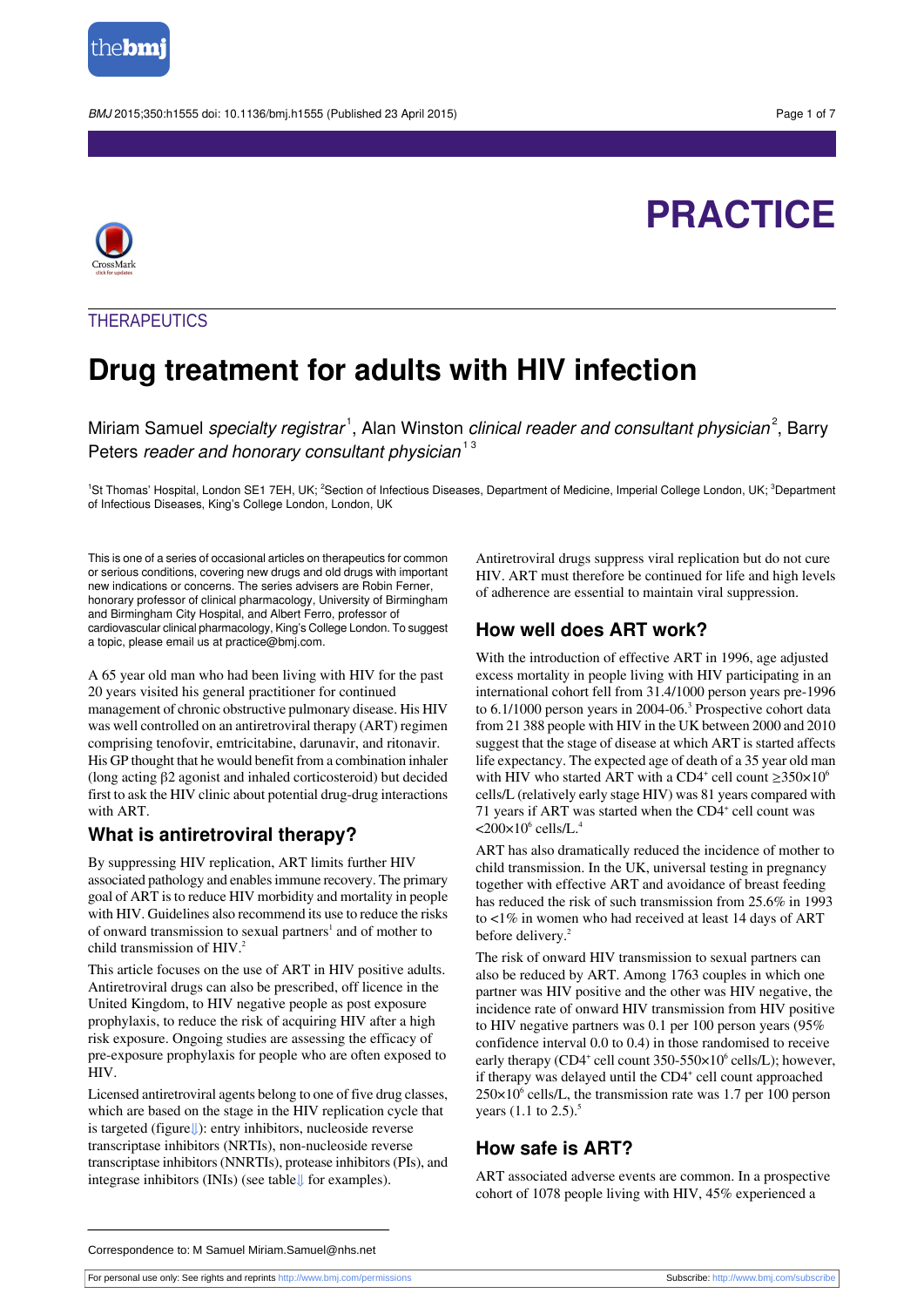#### **The bottom line**

- **•** Antiretroviral therapy (ART) has dramatically reduced the mortality associated with HIV, which can now be considered a chronic treatable disease. ART does not, however, cure HIV so treatment is life long
- **•** Effective ART reduces the risk of onward transmission of HIV to sexual partners and mother to child transmission
- **•** Many antiretroviral drugs interact with commonly prescribed drugs such as steroid inhalers. Clinicians should always check for drug interactions when patients are taking ART and seek specialist advice when unsure.
- **•** Antiretroviral therapy can only be initiated once a diagnosis of HIV is made. Delayed diagnosis of HIV and delayed initiation of ART can be associated with increased mortality

#### **How patients were involved in the creation of this article**

- **•** We sought guidance from an HIV positive treatment advocate who works to encourage people living with HIV to take an active role in their own health, and who coordinates the i-Base treatment information services
- **•** He reviewed a draft and advised us on both content and presentation
- He suggested important changes to the tips for patients section, and in particular improved the clarity and readability for patients

clinical ART associated adverse effects, although most effects were not severe.<sup>6</sup> Adverse effects may be common to the class used or drug specific. Some older drugs of the NRTI class, such as zalcitabine, stavudine, didanosine, and zidovudine, are no longer recommended, because they have been associated with serious complications(such as peripheral neuropathy, myopathy, hepatic steatosis, and lactic acidosis), $\frac{1}{1}$  which may persist even after the drugs are discontinued.

Currently recommended antiretroviral drugs have fewer reported adverse effects, but all have potential short and long term toxicities.<sup>1</sup> Fatigue, nausea, and diarrhoea are commonly reported, with gastrointestinal intolerance being especially associated with PIs. These symptoms often subside, but persistent side effects may dictate a change in therapy. Some common or serious adverse effects are outlined below.

### **ART associated neuropsychiatric toxicity**

Central nervous system toxicity, such as vivid dreams, impaired concentration, and mood disturbances, is reported in 25-70% of people with HIV who receive the NNRTI efavirenz. Symptoms start immediately after initiation and usually subside to acceptable levels within one or two months.<sup>7</sup> Similar side effects are reported with other NNRTIs (such as etravirine<sup>8</sup> and rilpivirine<sup>9</sup>), although less often. Secondary analysis of data from four randomised controlled trials showed higher incidence of suicidal ideation, attempted suicide, and completed suicide in those taking efavirenz compared with those not taking it (8.08 *v* 3.66 per 1000 person years; hazard ratio 2.28, 1.27 to 4.10).<sup>10</sup>

### **Acute hypersensitivity**

Many antiretroviral drugs can cause hypersensitivity reactions (probably through the major histocompatibility complex), although clinical manifestations and severity vary. Skin reactions, typically a maculopapular rash, are common and can often be managed conservatively. Severe skin reactions such as Stevens-Johnson syndrome occur in under 0.5% of patients. Constitutional symptoms (such as fevers, rigors, and malaise) and internal organ involvement (including hepatitis and nephrotoxicity) can occur with or without cutaneous manifestations and may indicate a more severe hypersensitivity reaction. Constitutional involvement may be associated with eosinophilia and mononucleosis, indicating the DRESS syndrome (drug reaction with eosinophilia and systemic symptoms). Because studies have shown that the presence of the HLA B5701 allele has very high sensitivity for predicting immunologically confirmed abacavir hypersensitivity, this allele

is routinely screened for in the UK before prescribing abacavir. $11$ 

#### **Hepatotoxicity**

Many antiretroviral drugs can cause hepatic injury—from asymptomatic hepatic transaminitisto liver failure. Mechanisms include hypersensitivity reactions, mitochondrial toxicity, immune reconstitution phenomena, and secondary metabolic effects. The incidence of viral hepatitis is high in people with HIV and its presence increases the risk of drug induced liver injury.<sup>12</sup> Drug induced hepatitis often occurs as part of a hypersensitivity syndrome, as described above, within the first few weeks of exposure. The risk of drug induced hepatitis is greater with certain antiretroviral drugs, such as the NNRTI nevirapine. In a randomised clinical trial, 2.6% of participants taking nevirapine and 0.5% of those taking efavirenz developed clinical hepatitis. $1^{13}$ 

### **Renal toxicity**

Tenofovir, ritonavir boosted atazanavir, and to a lesser extent ritonavir boosted lopinavir are not recommended in patients with stage  $3-5$  chronic kidney disease,<sup>1</sup> because they are associated with a reduction in the estimated glomerular filtration rate,<sup>14</sup> although mechanisms vary. Some antiretroviral drugs, including rilpivirine, cobicistat, ritonavir, and dolutegravir are associated with increased serum creatinine, but this is not thought to be clinically relevant.

#### **Lipid metabolism and lipodystrophy**

Antiretroviral associated dyslipidaemia can occur with or without lipodystrophy, a recognised pattern of body shape changes, typically peripheral lipoatrophy or central lipohypertrophy (associated particularly with raised total and low density lipoprotein cholesterol and insulin resistance). <sup>15</sup> Although lipodystrophy is more common with older drugs that are no longer recommended, including zidovudine,<sup>15 16</sup> it is also reported with some drugs in current use. For example, lopinavir-ritonavir is associated with lipohypertrophy and raised triglycerides.<sup>16</sup>

As with any patient, abnormalities of lipid metabolism should not be viewed in isolation but considered along with other established risk factors for cardiovascular disease, such as smoking and hypertension.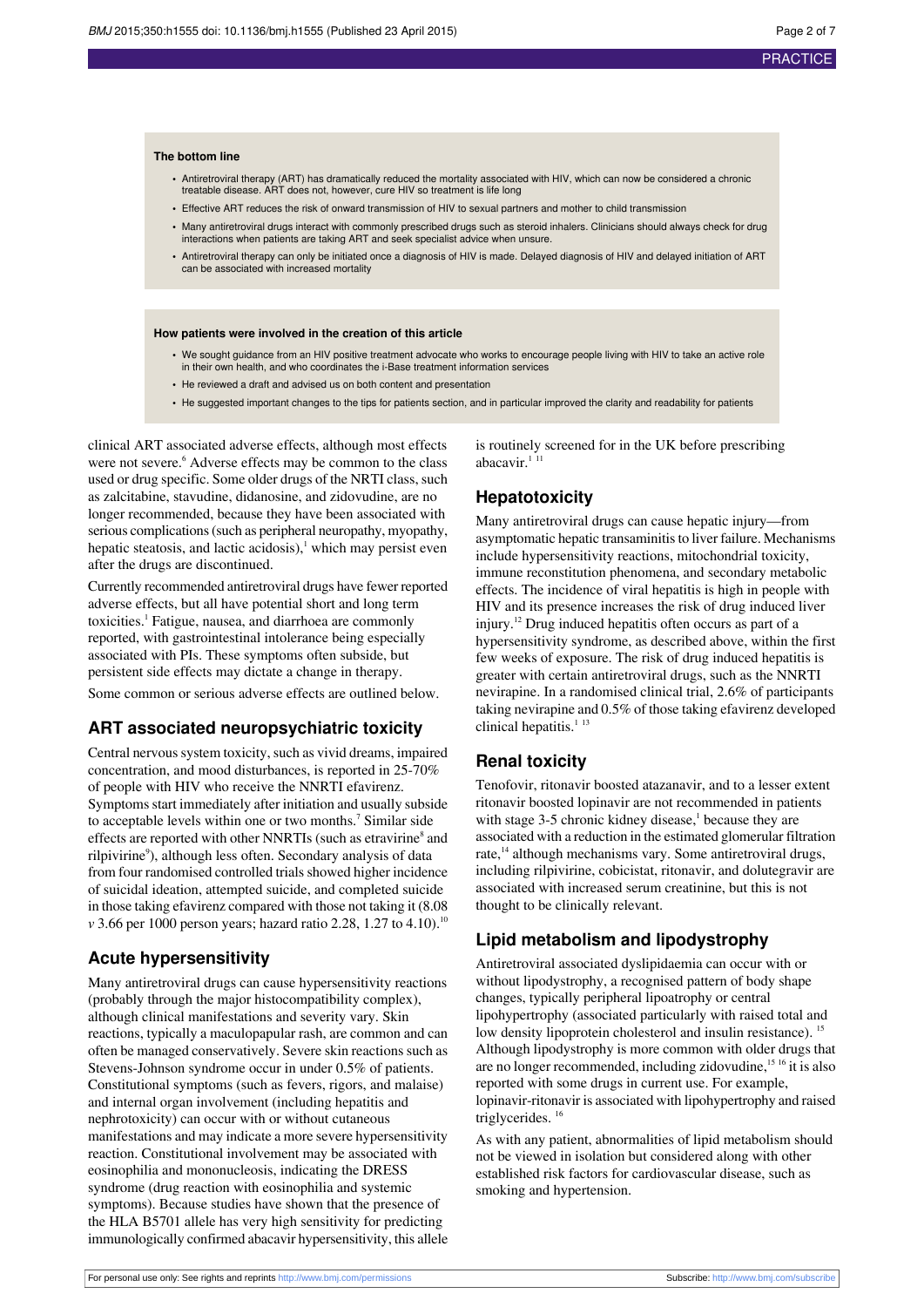#### **Other organ specific toxicities**

Some cohort studies have shown an increased risk of cardiovascular disease in people with HIV. This is thought to be due to a combination of HIV infection itself, an increased prevalence of traditional risk factors, and the potential for some ART drugs to increase cardiovascular risk.<sup>17 18</sup> Observational data show that bone mineral density (BMD) is lower in people with HIV compared with the general population.<sup>19</sup> The first one or two years after ART initiation is associated with a decline in BMD (especially with tenofovir<sup>20</sup>), followed by BMD stabilisation and recovery.

#### **Immune reconstitution inflammatory syndrome (IRIS)**

Restoration of the immune system can result in the paradoxical worsening of pre-existing infections or cancers through a pathogen specific immune response, known as IRIS, although this is not actually a form of drug toxicity. Factors associated with IRIS include a low baseline CD4<sup>+</sup> cell count, an inadequately treated opportunistic infection, and a rapid immunological and virological response to ART.<sup>21</sup>

### **How cost effective is ART?**

A review of cost effectiveness analyses across different countries concluded that the direct healthcare costs of HIV treatment are greatest in late stage disease (especially CD4<sup>+</sup> cell count  $\langle 100 \times 10^6 \text{ cells/L}^2 \rangle$ , highlighting the need for early diagnosis. WHO suggests that starting ART in people with a CD4<sup>+</sup> cell count  $\langle 500 \times 10^6 \text{ cells/L}$  would have substantial health benefits, and some of the costs of this strategy would be offset by a reduction in onward HIV transmission. The benefits, however, depend on a prevailing infrastructure to promote high testing uptake, high treatment coverage, sustained adherence, and high rates of retention in care.<sup>23</sup>

#### **How are antiretroviral drugs taken?**

ART is usually prescribed as a combination of at least three active drugs. Two NRTIs are usually combined with a third agent from another class—an NNRTI, PI, or INI. If the choice is limited by factors such as drug resistance or drug-drug interactions, other combinations may be used.<sup>1</sup> Almost all currently licensed antiretroviral drugs are taken orally, except for enfuvirtide, which is given by subcutaneous injection. Most drugs are taken once daily, although some require twice daily administration.

### **When should ART be started? The role of CD4<sup>+</sup> T cells**

All guidelines recommend ART in patients presenting with an AIDS defining illness, specified comorbidities, or chronic systemic HIV related symptoms, including weight loss, regardless of CD4<sup>+</sup> cell count. They also support starting ART at any CD4<sup>+</sup> cell count in pregnant women, to reduce the risk of mother to child transmission, $\lambda^2$  and in people who wish to prevent onward transmission to HIV negative partners.<sup>1</sup>

For people with chronic HIV infection who are otherwise in good health, international guidelines differ regarding the optimal CD4<sup>+</sup> cell count at which to start ART, varying from  $350\times10^{6}$ cells/ $L<sup>1</sup>$  to higher counts.<sup>24 25</sup> However, there is no clear evidence of additional clinical benefit from starting ART at  $>350\times10^6$  $CD4^+$  cells/L.<sup>26</sup>

In deciding when to start ART, the benefits of treatment must be balanced with the risks of toxicity, the need for high adherence to therapy, and the patient's informed choice.

### **What are the precautions?**

Tailor the optimal antiretroviral regimen to the individual, considering viral factors and patient factors, including those discussed above.<sup>1</sup> Patients should be fully engaged in their treatment decisions, including a clear discussion of the possible side effects, risks, and benefits of therapy.

**Pregnancy**: Prospective observational studies have found no evidence of teratogenicity for any of the currently recommended antiretrovirals, although data on newly licensed drugs are limited.<sup>27</sup>

**Breast feeding**: HIV can be transmitted from mother to child through breast milk. However, there is evidence that ART reduces the risk of transmission if continued for the duration of breast feeding. In view of the risks associated with formula feeding in countries with unsafe water sources, WHO recommends each country's national authority should decide whether to promote complete avoidance of breast feeding (as in the UK<sup>2</sup>) or breast feeding with ART.<sup>28</sup> The 2012 British HIV Association (BHIVA) guidelines acknowledge that despite counselling some women choose to breast feed and should be supported with continued antiretroviral therapy and regular HIV viral load checks.

**Renal disease**: Monitor renal function with estimated glomerular filtration rate and urinalysis, before and during ART initiation and at least annually thereafter. BHIVA guidelines recommend against the use of potentially nephrotoxic antiretroviral drugs, such as tenofovir and atazanavir, in patients with stage 3-5 kidney disease if other options are available. Renally cleared antiretroviral drugs, such as lamivudine, should be dose adjusted according to renal function in patients with chronic kidney disease or in those on dialysis.<sup>1</sup>

**Liver disease:** BHIVA guidelines recommend close monitoring of liver function tests soon after initiation of ART. Avoid drugs such as nevirapine, which have been associated with severe hepatoxicity, in patients with pre-existing liver disease.<sup>1</sup> The final choice of ART needs to consider the degree and cause of hepatic dysfunction.

**Hepatitis B infection**: The presence of HIV infection must prompt screening for hepatitis B co-infection and vice versa, given the similar routes of transmission. Because agents such as tenofovir, lamivudine, and emtricitabine are active against both infections, in co-infected people select ART regimens that suppress both infections. Failure to do so could result in partial treatment of HIV or hepatitis B and lead to the development of antiretroviral resistance in either of the two viruses.

**Antiretroviral drug resistance**: Subtherapeutic antiretroviral concentrations can result in the development of mutations that reduce the susceptibility of the HIV virus to specific antiretroviral agents. Suboptimal antiretroviral concentrations are mostly due to inadequate drug adherence, but other factors, including drug-drug interactions and impaired drug absorption, may be responsible. Some antiretrovirals, such as PIs, have a "high genetic barrier" to resistance, whereby several mutations are needed before the drug becomes ineffective or resistance mutations accumulate slowly. By contrast, the commonly used NNRTIs have a low barrier to resistance, and even one or two missed doses greatly increase the risk of failure.<sup>1</sup> Resistance mutations can be identified through genotypic analysis of the HIV virus in the presence of a raised viral load. If antiretroviral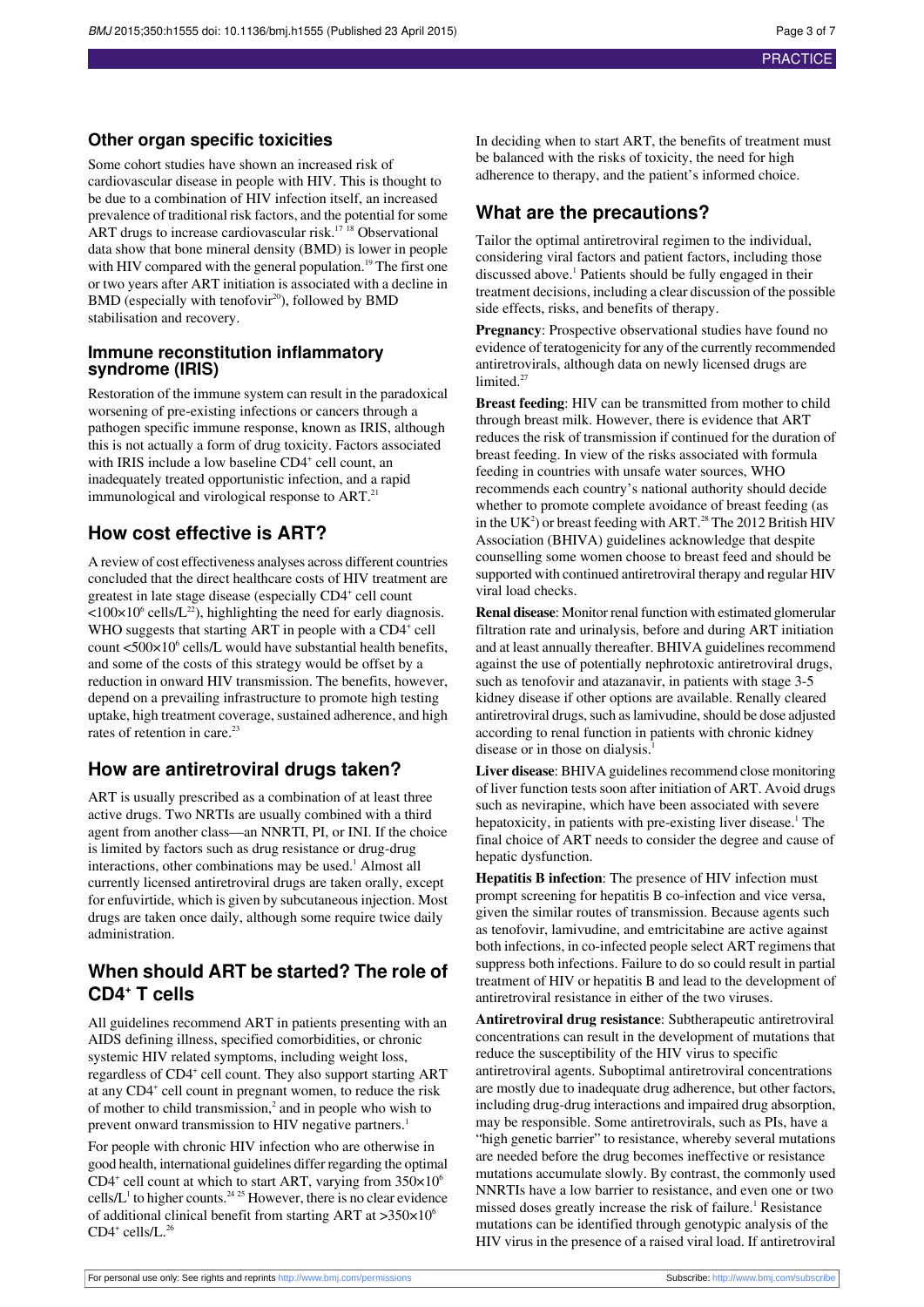resistance is suspected or identified, ART regimens are adapted to ensure the presence of drugs active against the HIV virus.

**Drug-drug interactions**: These can occur during drug absorption, distribution, metabolism, and elimination. For example, antacids reduce the absorption of some antiretrovirals, such as atazanavir and rilpivirine. Such interactions can lead to toxicity from seemingly innocuous agents—for example, ritonavir inhibits fluticasone hepatic cytochrome P450 metabolism,<sup>1</sup> and use of the two drugs together can result in Cushing's syndrome.

Web based resources exist to guide doctors in safe prescribing ([www.hiv-druginteractions.org](http://www.hiv-druginteractions.org/)) but specialist centres should be contacted when doubt exists. This applies equally to the use of over-the-counter drugs.

#### **How is treatment with ART monitored?**

Successful ART will achieve and maintain suppression of active viral replication, which in practice is taken to mean a plasma HIV viral load <50 copies/mL. Viraemia >50 copies/mL after 12-24 weeks on ART is a predictor of subsequent virological failure and should be investigated  $(box)^1$ .

BHIVA recommends monitoring immediately after the initiation of ART and then every three to six monthsif the patient isstable on therapy. Assessments include HIV viral load; recording of patient reported drug adherence; identification of potential drug-drug interactions; and assessment for ART related adverse effects through symptom review, physical examination, and laboratory investigation (box).<sup>12</sup> Because recovery of CD4<sup>+</sup> cells varies between individuals do not rely on CD4<sup>+</sup> counts to assess therapeutic efficacy.

#### **Case outcome**

The HIV clinic advised the GP that ritonavir can increases plasma fluticasone concentrations, potentially causing Cushing's syndrome and adrenal axis suppression. He was advised to prescribe beclometasone instead because there is no clinically significant drug interaction for this combination, and this is the preferred inhaled corticosteroid for people with HIV taking this antiretroviral regimen.

Thanks to Marta Boffito, consultant at Chelsea and Westminster Hospital, for reviewing the manuscript and making suggestions. Thanks also to Simon Collins, an HIV positive treatment advocate who coordinates the i-Base treatment information services on behalf of i-Base, for giving extensive advice on the box of "suggestions for patients," and for suggestions about the manuscript.

Contributors: All authors helped conduct the literature search, critically appraise the evidence, and assimilate the evidence into the final version. All authors were involved in writing, critically appraising, and revising the first draft and writing subsequent drafts. AW is guarantor.

Competing interests: We have read and understood BMJ policy on declaration of interests and declare the following interests: MS has received sponsorship to attend educational conferences by Abbott, Tibotec, and BMS, and been an investigator on an Abbott funded study. AW has received honorariums or research grants, or been a consultant or investigator, in clinical trials sponsored by Abbott, AbbVie, Boehringer Ingelheim, Bristol-Myers Squibb, Gilead Sciences, GlaxoSmithKline, Janssen Cilag, Merck, Roche, Pfizer, and ViiV Healthcare. AW has been on the advisory board for development of pharmaceuticals for HIV therapy and has delivered lectures at educational meetings for Abbvie,

Gilead Sciences, ViiV Healthcare, BMS, Merck, and Janssen. AW has been involved in the development of educational material for BMS. BP has received research grants or been a consultant or investigator in clinical trials supported by Abbott, GlaxoSmithKline, Merck, and Bionor Immuno. BP is on the advisory board of Bionor Immuno, which is researching into immunotherapeutic HIV vaccines.

Provenance and peer review: Commissioned; externally peer reviewed.

Patient consent not required (patient anonymised, dead, or hypothetical). Consent from SC (who provided advice for "suggestions for patients" box) obtained.

- 1 Williams I, Churchill D, Anderson J, et al. British HIV Association guidelines for the treatment of HIV-1-positive adults with antiretroviral therapy 2012 (Updated November 2013. All changed text is cast in yellow highlight.). HIV Med 2014;15(suppl 1):1-85.
- 2 Taylor GP, Clayden P, Dhar J, et al. British HIV Association guidelines for the manage of HIV infection in pregnant women 2012. HIV Med 2012;13(suppl 2):87-157.
- 3 Bhaskaran K, Hamouda O, Sannes M, et al. Changes in the risk of death after HIV seroconversion compared with mortality in the general population. JAMA 2008;300:51-9. 4 May MT, Gompels M, Delpech V, et al. Impact on life expectancy of HIV-1 positive
- individuals of CD4+ cell count and viral load response to antiretroviral therapy. AIDS 2014;28:1193-202.
- 5 Cohen MS, Chen YQ, McCauley M, et al. Prevention of HIV-1 infection with early antiretroviral therapy. N Engl J Med 2011;365:493-505.
- 6 Keiser O, Fellay J, Opravil M, et al. Adverse events to antiretrovirals in the Swiss HIV Cohort Study: effect on mortality and treatment modification. Antiviral There 2007;12:1157-64.
- Maggiolo F. Efavirenz: a decade of clinical experience in the treatment of HIV. J Antimicrob Chemother 2009;64:910-28.
- Gazzard B, Duvivier C, Zagler C, et al. Phase 2 double-blind, randomized trial of etravirine versus efavirenz in treatment-naive patients: 48-week results. AIDS 2011;25:2249-58.
- 9 Mills AM, Antinori A, Clotet B, et al. Neurological and psychiatric tolerability of rilpivirine (TMC278) vs. efavirenz in treatment-naive, HIV-1-infected patients at 48 weeks. HIV Med 2013;14:391-400.
- 10 Mollan KR, Smurzynski M, Eron JJ, et al. Association between efavirenz as initial therapy for HIV-1 infection and increased risk for suicidal ideation or attempted or completed suicide: an analysis of trial data. Ann lintern Med 2014;161:1-10.
- 11 Chaponda M, Pirmohamed M. Hypersensitivity reactions to HIV therapy. Br J Clin Pharmacol 2011;71:659-71.
- 12 Asboe D, Aitken C, Boffito M, et al. British HIV Association guidelines for the routine investigation and monitoring of adult HIV-1-infected individuals 2011. HIV Med 2012;13:1-44.
- 13 Van Leth F, Phanuphak P, Ruxrungtham K, et al. Comparison of first-line antiretroviral therapy with regimens including nevirapine, efavirenz, or both drugs, plus stavudine and lamivudine: a randomised open-label trial, the 2NN Study. Lancet 2004;363:1253-63.
- 14 Ryom L, Mocroft A, Kirk O, et al. Association between antiretroviral exposure and renal impairment among HIV-positive persons with normal baseline renal function: the D:A:D study. *J Infect Dis* 2013;207:1359-69.
- 15 Carr A, Emery S, Law M, et al. An objective case definition of lipodystrophy in HIV-infected adults: a case-control study. Lancet 2003;361:726-35.
- 16 Guaraldi G, Stentarelli C, Zona S, et al. HIV-associated lipodystrophy: impact of antiretroviral therapy. Drugs 2013;73:1431-50.
- 17 Bavinger C, Bendavid E, Niehaus K, et al. Risk of cardiovascular disease from antiretroviral therapy for HIV: a systematic review. PLoS One 2013;8:e59551.
- 18 Deeks SG, Phillips AN. HIV infection, antiretroviral treatment, ageing, and non-AIDS related morbidity. BMJ 2009;338:a3172.
- 19 Peters BS, Perry M, Wierzbicki AS, et al. A cross-sectional randomised study of fracture risk in people with HIV infection in the probono 1 study. PLoS One 2013;8:e78048.
- 20 Bolland MJ, Grey A, Reid IR. Skeletal health in adults with HIV infection. Lancet Diab Endocrinol 2015;3:63-74.
- 21 Grant PM, Komarow L, Andersen J, et al. Risk factor analyses for immune reconstitution inflammatory syndrome in a randomized study of early vs deferred ART during an opportunistic infection. PLoS One 2010;5:e11416.
- 22 Levy A, Johnston K, Annemans L, et al. The impact of disease stage on direct medical costs of HIV management: a review of the international literature. Pharmacoeconomics 2010;28(suppl 1):35-47.
- 23 WHO. Consolidated guidelines on the use of antiretroviral drugs for treating and preventing HIV infection: recommendations for a public health approach. 2013. [http://apps.who.int/](http://apps.who.int/iris/bitstream/10665/85321/1/9789241505727_eng.pdf) [iris/bitstream/10665/85321/1/9789241505727\\_eng.pdf.](http://apps.who.int/iris/bitstream/10665/85321/1/9789241505727_eng.pdf)
- 24 Department of Health and Human Services. Guidelines for the use of antiretroviral agents in HIV-1-infected adults and adolescents. 2014. [www.aidsinfo.nih.gov/ContentFiles/](http://www.aidsinfo.nih.gov/ContentFiles/AdultandAdolescentGL.pdf) [AdultandAdolescentGL.pdf.](http://www.aidsinfo.nih.gov/ContentFiles/AdultandAdolescentGL.pdf)
- 25 Thompson MA, Aberg JA, Hoy JF, et al. Antiretroviral treatment of adult HIV infection: 2012 recommendations of the International Antiviral Society-USA panel. JAMA 2012;308:387-402.
- 26 Sabin CA, Phillips AN. Should HIV therapy be started at a CD4 cell count above 350
- cells/microl in asymptomatic HIV-1-infected patients? Curr Opin Infect Dis 2009;22:191-7. 27 Mohanna K. Teaching made easy : a manual for health professionals. 3rd ed. Radcliffe
- Publishing, 2011. 28 WHO. Guidelines on HIV and infant feeding. 2010. Principles and recommendation for infant feeding in the context of HIV and a summary of evidence. [www.who.int/maternal\\_](http://www.who.int/maternal_child_adolescent/documents/9789241599535/en/) [child\\_adolescent/documents/9789241599535/en/](http://www.who.int/maternal_child_adolescent/documents/9789241599535/en/).

#### Cite this as: BMJ 2015;350:h1555

© BMJ Publishing Group Ltd 2015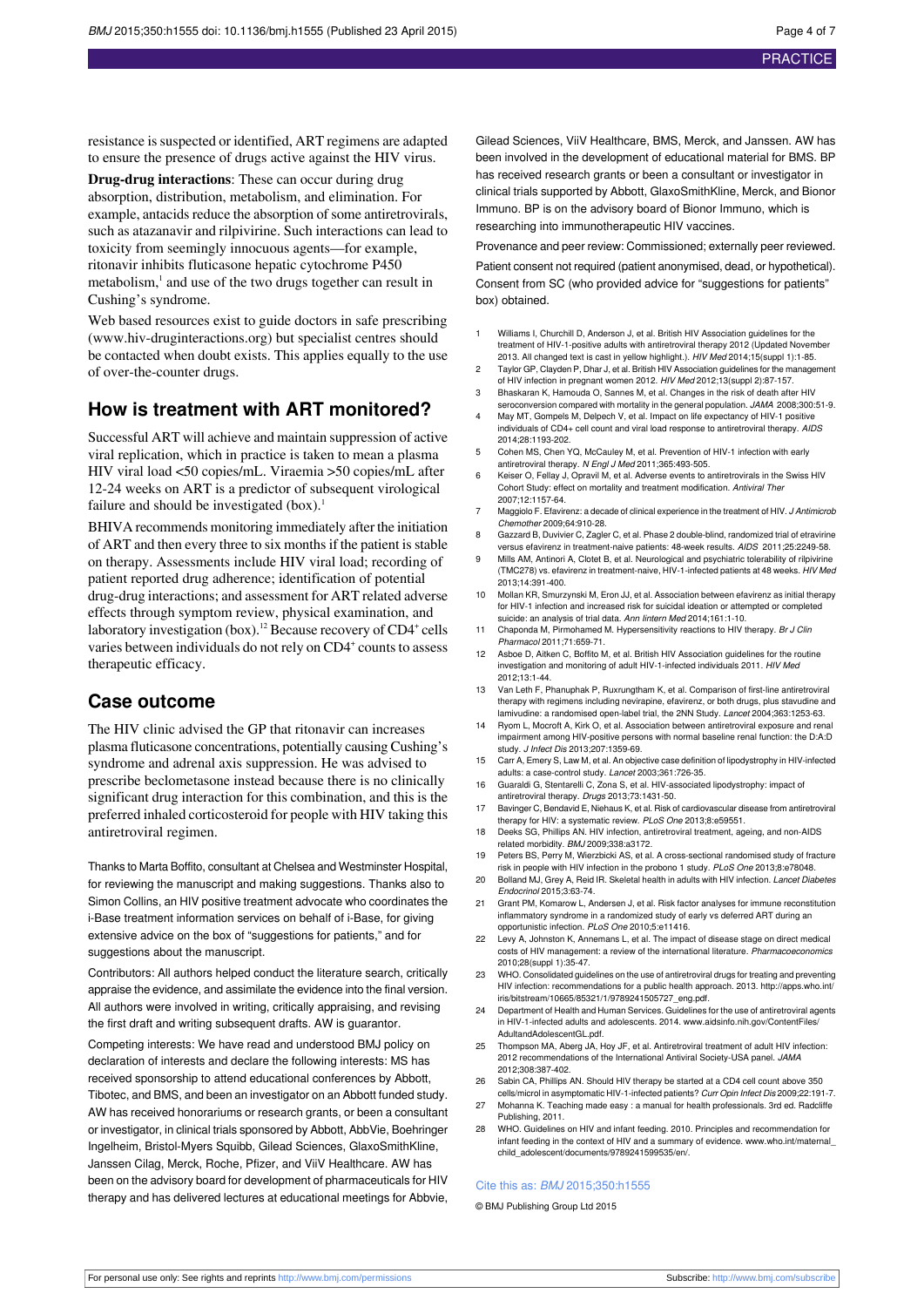#### **Box: Summary of monitoring for patients on antiretroviral therapy (ART)<sup>12</sup>**

This is currently organised through specialist HIV clinics in the UK, although some routine monitoring may be undertaken in the community in future.

First few months after stating ART

- **•** Advise patients to self report any new, severe, or unexpected symptoms.
- **•** Within two to four weeks of starting ART evaluate adherence and side effects and request the following laboratory tests: full blood count, liver function tests, serum creatinine, estimated glomerular filtration rate, glucose, bone profile (serum calcium, phosphate, and albumin concentrations), and fasting lipids.
- **•** Whether monitoring occurs at two or four weeks depends on patient factors such as comorbidities and the chosen regimen—for example, patients starting a nevirapine containing regimen must have liver function tested after two weeks.
- **•** Measure plasma HIV viral load four and 12 weeks after ART is started. After four weeks, plasma HIV RNA should fall by more than 1 log<sub>10</sub> copies/mL compared with pre-ART values. Suppression to <50 copies/mL should occur by 12-24 weeks of ART initiation. If this does not occur, assess drug adherence; look for the presence of drug-drug interactions, which may influence plasma ART concentrations; ask about comorbidities, which could influence drug absorption; and ask whether dietary advice related to dosing is being followed.

Routine visits when established on therapy (after 3-6 months)

- **•** Review those who are stable on therapy every 3-6 months, more often if needed.
- **•** Ask directly about tolerability and adherence to drugs, use of concomitant drugs, and features indicative of long term side effects, such as body shape changes
- **•** Routine investigations include urine analysis for evidence of proteinuria and glycosuria. Laboratory tests include full blood count, liver function tests, serum creatinine, estimated glomerular filtration rate, glucose, bone profile (serum calcium, phosphate, and albumin<br>concentrations), and fasting lipids. Frequency of testing depends on the ART regimen and
- **•** Assess plasma HIV viral load every 3-6 months. A single test result of 50-400 copies/mL, may be a "blip" and is usually not a cause for concern. HIV viral load >400 copies/mL may indicate virological failure and requires assessment of drug adherence, drug-drug interactions, and comorbidities. Consider testing for resistance mutations, which may reduce the efficacy of ART.
- **•** All patients should have a 12 monthly cardiovascular risk assessment.
- **•** Assess fracture risk every three years in those over 50 years, and bone mineral density in all men over 70 years and women over 65 years.

#### **Tips for patients**

#### What drugs to treat HIV infection can achieve

HIV is treated with antiretroviral drugs, also known as antiretroviral therapy (ART). These drugs work by stopping HIV from reproducing. ART limits the damage HIV causes to the immune system.

Current treatment is very effective but is not a cure, so treatment is usually life long. ART should not be stopped unless there is a medical reason. Without treatment, HIV viral load will quickly rebound.

Life expectancy for many HIV positive people is now similar to that of HIV negative people, especially if treatment is started early—before the CD4+ cell count falls below 350×10<sup>6</sup> cells/L. This depends on early diagnosis and on access to treatment.

#### Why it is important to avoid missing any doses?

Adherence is the term for taking ART on time and as prescribed. If doses are missed or late, drugs may fall to levels at which drug resistance can develop. This can lead to treatment failure.

Adherence to ART needs to be high, and more than 95% of doses may need to be taken on time. Some combinations allow greater flexibility once the virus is undetectable.

Good adherence can be hard, but with support most people do well. HIV clinics can help patients by asking about adherence at each visit. People should feel able to talk about problems in confidence.

Simple changes can sometimes make a big difference. Focus on things that can help. This includes using a pill box, linking doses to daily routines, and using pill alarms.

#### Treatment to prevent transmission of HIV

ART greatly reduces the risk of transmission. An undetectable viral load makes someone much less infectious. This is called treatment as prevention (TasP).

UK guidelines recommend talking about this aspect of treatment with every patient. This should be an option for reducing further transmission. Information on TasP should be accompanied by information on other ways to reduce the risk of HIV transmission, including the importance of condoms.

Treatment also greatly reduces the chance of HIV passing from mother to baby during pregnancy and at birth.

#### Side effects of HIV treatment

Different antiretroviral drugs have different side effects. It is therefore important to discuss side effects before choosing a treatment.

Although serious side effects are rare they can be life threatening and include allergy and liver damage.

All people starting or changing treatment need information about side effects. This includes information about both common and serious symptoms.

#### Interactions between HIV drugs and other drugs

Many antiretroviral drugs can interact with other drugs—prescribed and over-the-counter drugs and recreational drugs.

This resource (for healthcare workers and patients) on drug interactions related to HIV drugs includes an app for Apple and android mobile devices: [www.hiv-druginteractions.org](http://www.hiv-druginteractions.org/). If in any doubt, contact the specialist clinic for advice.

#### Further resources to support people living with HIV

High quality web based resources and support groups that can provide independent information include:

**•** National Aids Map ([www.aidsmap.com\)](http://www.aidsmap.com/)—High quality information on many topics relating to HIV infection

- **•** HIV i-Base [\(http://i-base.info\)](http://i-base.info/)—High quality information on topics related to HIV treatment
- **•** Terrence Higgins Trust [\(www.tht.org.uk](http://www.tht.org.uk/))—Information and services for people living with HIV
- **•** British HIV Association [\(www.bhiva.org/guidelines-summaries.aspx](http://www.bhiva.org/guidelines-summaries.aspx))—Patient friendly guideline summaries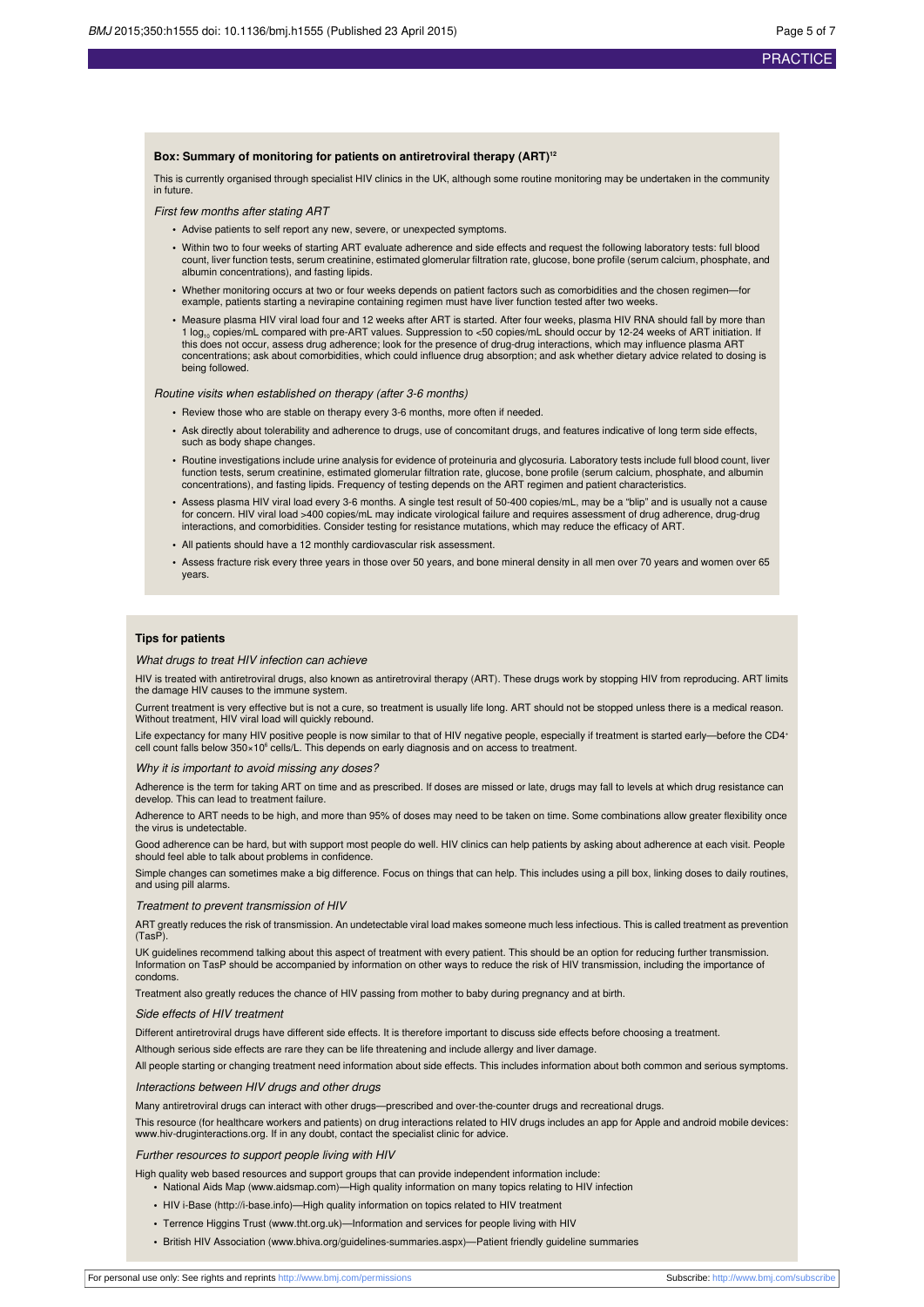### **Table**

<span id="page-5-0"></span>

| Table 1  Commonly used antiretroviral drugs and drug combinations |                                                                 |
|-------------------------------------------------------------------|-----------------------------------------------------------------|
| Drug class                                                        | <b>Examples</b>                                                 |
| Nucleoside/nucleotide reverse transcriptase inhibitors (NRTIs)    | Tenofovir disoproxil fumarate                                   |
|                                                                   | Abacavir                                                        |
|                                                                   | Lamivudine                                                      |
|                                                                   | Emtricitabine                                                   |
|                                                                   | Zidovudine                                                      |
| Non-nucleoside reverse transcriptase inhibitors (NNRTIs)          | Efavirenz                                                       |
|                                                                   | Etravirine                                                      |
|                                                                   | Rilpivirine                                                     |
|                                                                   | Nevirapine                                                      |
| Protease inhibitors (Pls)                                         | Darunavir                                                       |
|                                                                   | Atazanavir                                                      |
|                                                                   | Fosamprenavir                                                   |
|                                                                   | Lopinavir                                                       |
| Integrase inhibitors (INIs)                                       | Raltegravir                                                     |
|                                                                   | Elvitegravir                                                    |
|                                                                   | Dolutegravir                                                    |
| Entry inhibitors                                                  | Maraviroc                                                       |
|                                                                   | Enfuvirtide                                                     |
| Fixed dose combinations                                           | Truvada (tenofovir + emtricitabine)                             |
|                                                                   | Kivexa (abacavir + lamivudine)                                  |
|                                                                   | Atripla (tenofovir + emtricitabine + efavirenz)                 |
|                                                                   | Stribild (tenofovir +emtricitabine + elvitegravir + cobicistat) |
|                                                                   | Triumeq (abacavir + lamivudine + dolutegravir)                  |
| Boosters*                                                         | Ritonavir                                                       |
|                                                                   | Cobicistat                                                      |

\*Boosters are prescribed in combination with certain antiretrovirals to increase the plasma concentrations of these drugs through inhibition of their metabolism. PIs are usually co-prescribed with a booster drug, most commonly ritonavir, to achieve therapeutic plasma concentrations. Elvitegravir is the only integrase inhibitor that must be co-prescribed with a boosting agent.